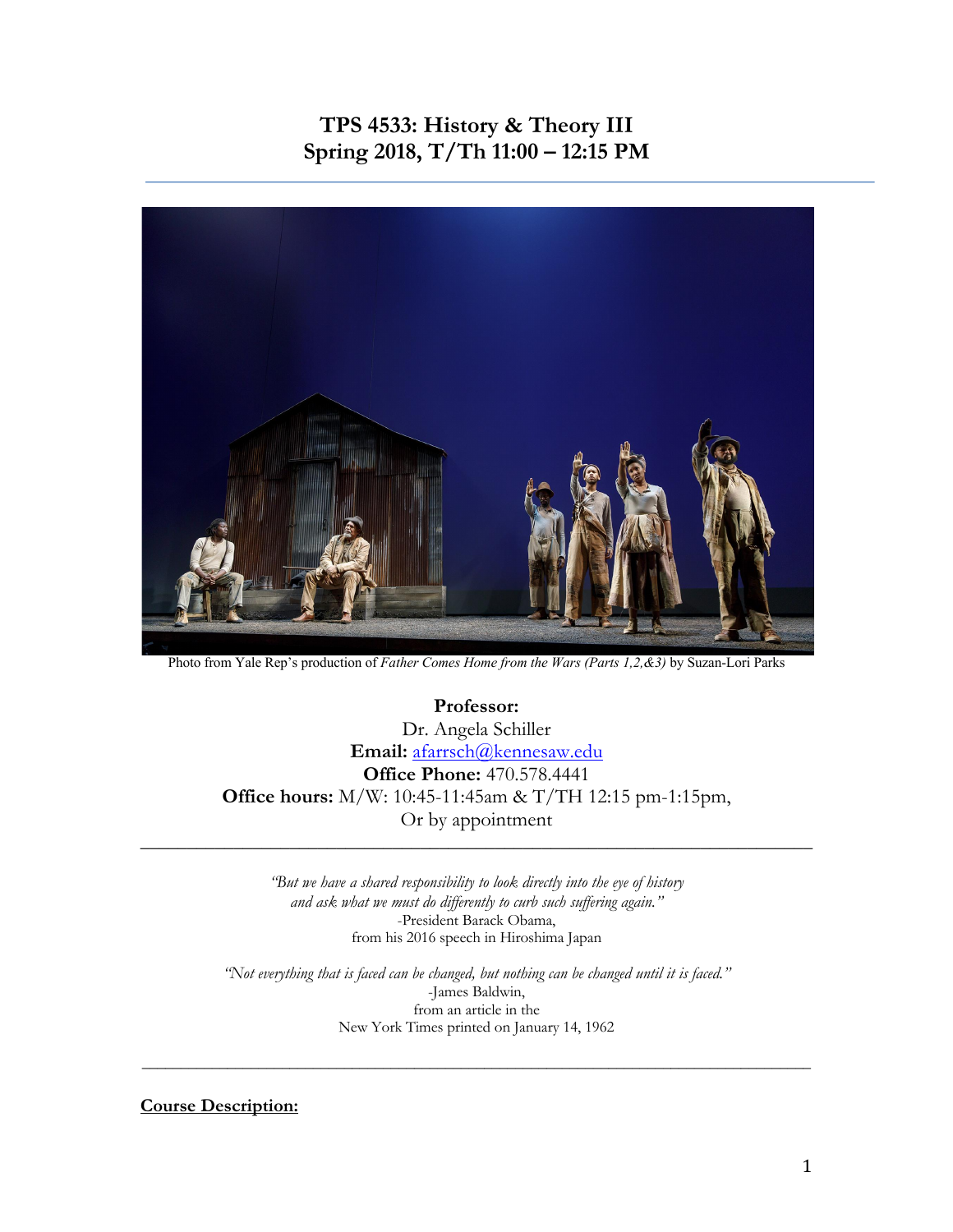Holding hands with History and Theory I, History and Theory III takes the  $20<sup>th</sup>$  century as a launching pad for discovering how cultures and societies utilized art and art making practices to tell the stories of what it meant to be alive during a particular historical moment. This will be an exciting and stimulating course that asks the question(s): What does it mean to be human and how do those experiences vary across time, peoples, languages, genders, ethnicities, class, and modes of difference? How does narrative shape how "we" understand ourselves and the people we call "other"? And, how do those narratives challenge, inform, and reinforce our present historical moment?

From the Industrial Revolution, the First World War, colonialism, the Holocaust, the sexual revolution, the civil rights and farm workers movements, to the Gulf War the  $20<sup>th</sup>$  century has been a tumultuous 100 years of brilliant beauty and unimaginable heartbreak. This course will look at the years between 1900 and 2000 through the world of dramatic literature. Using the performance text as a form of theory, this course looks to the artist known as playwright to guide us through what it meant to be alive in the  $20<sup>th</sup>$  century. Starting with Russian playwright Anton Chekov and ending with Chicano playwright Luis Valdez, this course considers the ways that art challenges us to care about people and contexts outside of our own—life experiences, historical happenings, and societal structures that we may have never even known existed—and the role that narrative plays in making that intellectual, emotional, and conscious leap to seeing every*body* as human. Taking on the global stories of the people who lived during the  $20<sup>th</sup>$  century helps us to better understand and think critically about our own 21<sup>st</sup> century moment and how art and art making practices can be a vessel and a theoretical model for the private and public process of self-revelation.

That being said, dramatic texts deal with the extraordinary. As such, they often contain graphic language and imagery, as well as scenes of love, beauty, and transcendence. You may encounter texts in this course that express ideological or philosophical points of view that you do not share, and you may find some material difficult. It is vital, however, that all class members engage fully, openly, and thoughtfully with the course material, in a manner that is respectful both of the subject matter and of the other members of the class, even (and especially) when disputes arise. The respect for and sharing of difference and differing experiences is what will make this a course a dynamic space for intellectual and emotional growth. On this journey, we are a community of equals…welcome.

*Pre-requisites: TPS 3403 and either TPS 3493 or 3600. Grade of C or better in both courses.*

### **Required Texts:**

- Latest edition of *Norton Anthology of Drama, Vol. II*
- Any reading not included in the *Norton Anthology of Drama, Vol. II* will be made available through the course website Desire 2 Learn/D2L and have (D2L) printed beside it in the syllabus

### **Suggested Texts:**

- *History of the Theatre* by Oscar G. Brockett and Franklin J. Hildy (Foundation Edition)
- *Theatre Histories* by Phillip B. Zarilli
- *The Empty Space* by Peter Brook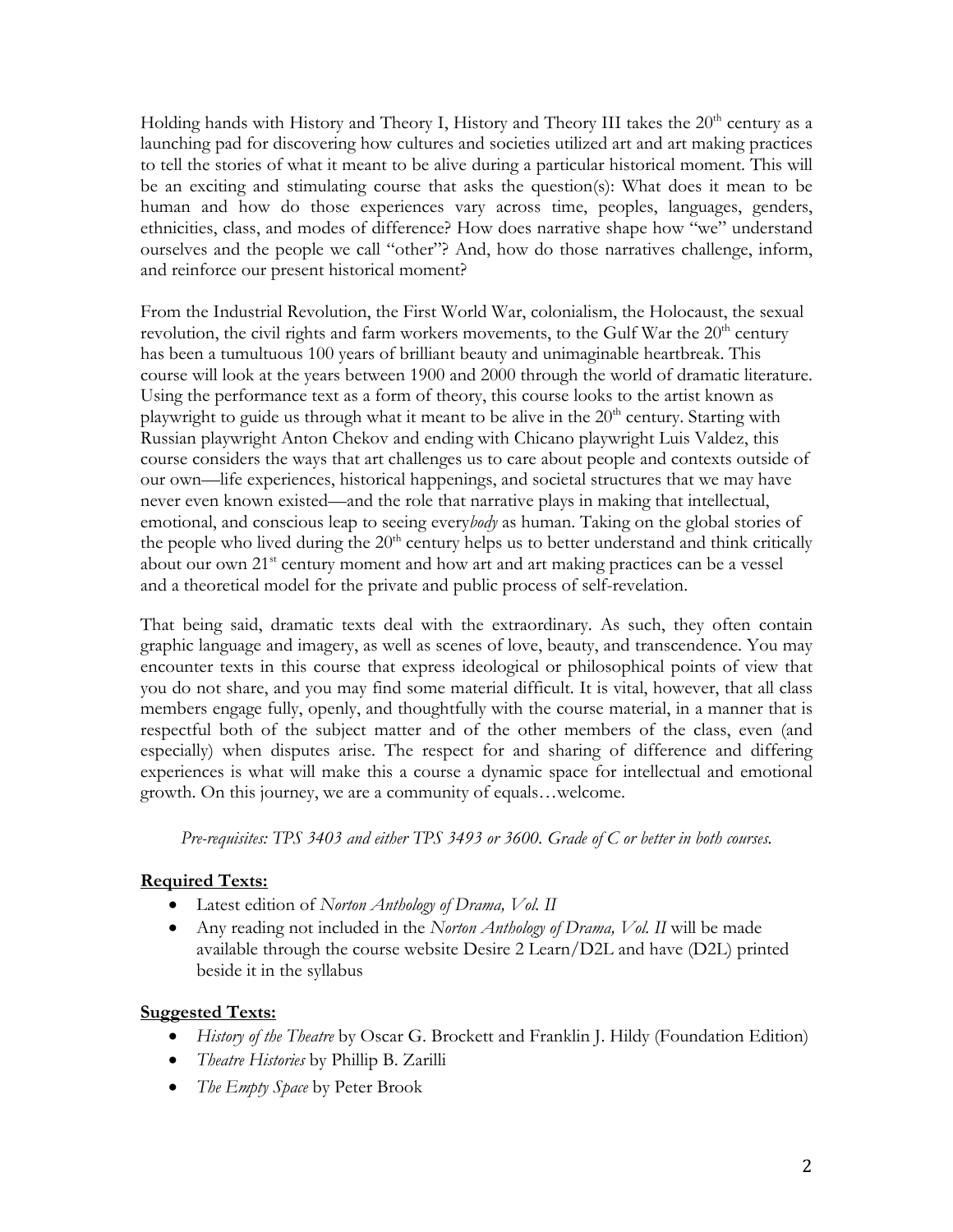• *MLA Handbook for Writers of Research Papers* (8<sup>th</sup> edition, 2016)

### **Learning Outcomes:**

- You will be acquainted with the basic aims and historical backgrounds of theatre artists and their response to the social context in which they live.
- You will be able to analyze how humans have come to understand themselves and their societies through the craft of dramatic art, storytelling, and narrative.
- You will be able to conduct, compose, and present original research and scholarship.
- You will increase your breathe of knowledge about plays and playwrights from the 20<sup>th</sup> century.
- You will be able to think critically about the relevance of theatre as an art form, a theoretical construct, and as a response to culture.
- You will be able to demonstrate professional protocol appropriate to the development of your skills as a scholar-artist.

Each student's final grade for the class will be determined by dividing the total number of points earned over the course of the semester by 1000.

**A Note on Grading:** *C indicates work that meets the course requirements in every way. B and A are honors grades indicating work beyond the basic requirements, with an A denoting outstanding achievement.*

| Attendance & In-Class Participation                                                                                                                                                                |                                     | 105 points                                       | $10.5\%$                |                                         |     |
|----------------------------------------------------------------------------------------------------------------------------------------------------------------------------------------------------|-------------------------------------|--------------------------------------------------|-------------------------|-----------------------------------------|-----|
| Critical Thinking Questions (9@30pts each)<br>Demonstration of Scholarly Reading Skills $(2@15pts)$ 30 points<br>Directing As Theory Project<br><b>Midterm:</b> Scholarship in Action Project (#1) |                                     | 240 points<br>75 points                          | 24%<br>$3\%$<br>$7.5\%$ |                                         |     |
|                                                                                                                                                                                                    |                                     |                                                  |                         | 150 points                              | 15% |
|                                                                                                                                                                                                    |                                     |                                                  |                         | <b>Individual Dramaturgical Report:</b> |     |
|                                                                                                                                                                                                    |                                     | Meetings with Me (50pts)/Actual Report (150pts): |                         | 200 points                              | 20% |
| <b>Final Project:</b> Scholarship in Action Project (#2)                                                                                                                                           |                                     |                                                  |                         |                                         |     |
| Presentation (200 pts)                                                                                                                                                                             |                                     | $200$ points                                     | 20%                     |                                         |     |
| <b>TOTAL</b>                                                                                                                                                                                       |                                     | 1000 points                                      | 100%                    |                                         |     |
|                                                                                                                                                                                                    | <b>Total Points</b><br><b>Grade</b> |                                                  |                         |                                         |     |
|                                                                                                                                                                                                    | 900-1000                            | A                                                |                         |                                         |     |
|                                                                                                                                                                                                    | 800-899                             | B                                                |                         |                                         |     |
|                                                                                                                                                                                                    | 700-799                             | C                                                |                         |                                         |     |
|                                                                                                                                                                                                    | 600-699                             | D                                                |                         |                                         |     |
|                                                                                                                                                                                                    | 00-599                              | F                                                |                         |                                         |     |

**Contacting Me:** The best way to get in touch with me is via email – please email me directly at  $a$ farrsch $@$ kennesaw.edu rather than emailing me through D2L. You are also welcome to drop by during my office hours, or to set up an appointment to meet with me at another time. Even during office hours, its best to set up an appointment in advance, if possible. Other people might be having the same idea to come and meet with me during the same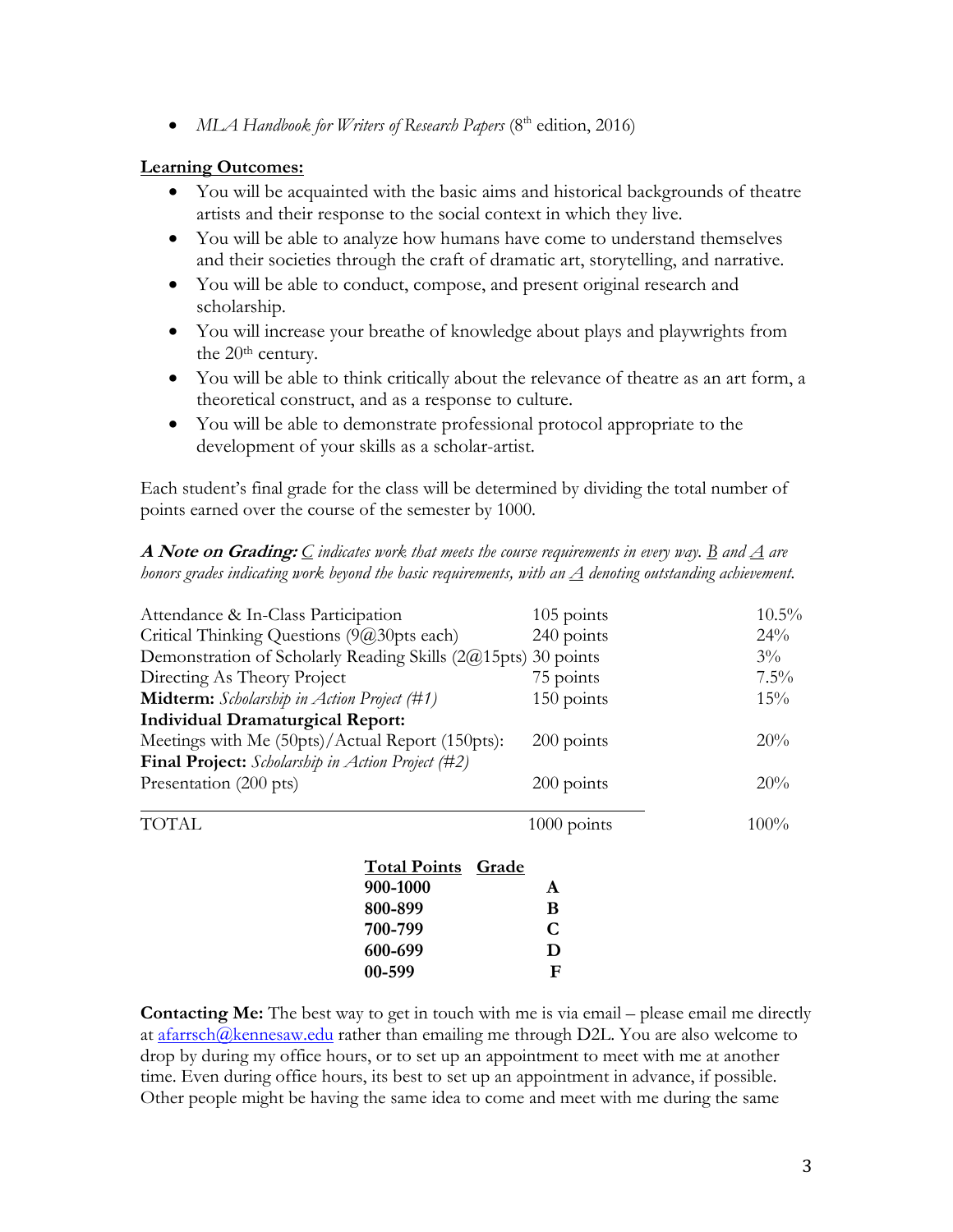time and I want to make sure that you get your needs met. I will do my best to respond to all emails within 48 hours, excluding weekends and holidays. Don't wait until the night before an assignment is due to email me with questions – you very likely will not get a reply in time!

#### **My Pledge to You:**

My primary reason for working at this university is to help and support your ability to learn. I believe deeply in you as a student and want to foster your growth as an artist and as a scholar. If you are struggling for any reason please do not hesitate to reach out to me so that we can set up a time to discuss your progress in the course, either during office hours or outside of them. I will help you or help bridge you to the right source of assistance if you ask…please ask.

#### **Course Itinerary:**

- **T 1.9 Discussion:** Syllabus/Course Overview **Read:** "Preface" from Keith Jenkins' *Re-Thinking History* & "Possession" from Suzan-Lori Parks' *The America Play & Other Works* (D2L) *\*You should come to the next class having read this material and prepared to demonstrate your knowledge on the above read material, this goes for all assigned reading throughout the semester.* **Also, any D2L essays or articles (not plays) discussed in class need to be printed out in a "scholarly marked" hard copy version and bring to class for the discussion. Discussion:** How to Read Scholarly Articles In Critical Ways? **Sign Up: Dramaturgical Reports**
- **Th 1.11 Discussion:** "Preface" from Keith Jenkins' *Re-Thinking History* & "Possession" from Suzan-Lori Parks' *The America Play & Other Works* **Due:** A hard copy of the Jenkins and Parks articles that demonstrates your scholarly engagement with the article and its ideas that you will turn in to me and a second copy to use for the in-class discussion of the article.
- **T 1.16 Lecture & Discussion:** Class/Russia 1900-1910
- **Th 1.18 Discussion & Dramaturgical Report:** *The Cherry Orchard*  **Critical Thinking Question #1:** *The Cherry Orchard*
- **T 1.23 Lecture & Discussion:** The Progressive Era & Gender/America 1900-1920
- **Th 1.25 Discussion & Dramaturgical Report:** *Trifles* **Critical Thinking Question #2:** *Trifles*
- **T 1.30 Discussion:** *Bogart/Viewpoints (D2L)* **Due:** A hard copy of the Bogart article that demonstrates your scholarly engagement with the article and its ideas that you will turn in to me and a second copy to use for the in-class discussion of the article. **In Class:** Directing as Theory activity, *Trifles*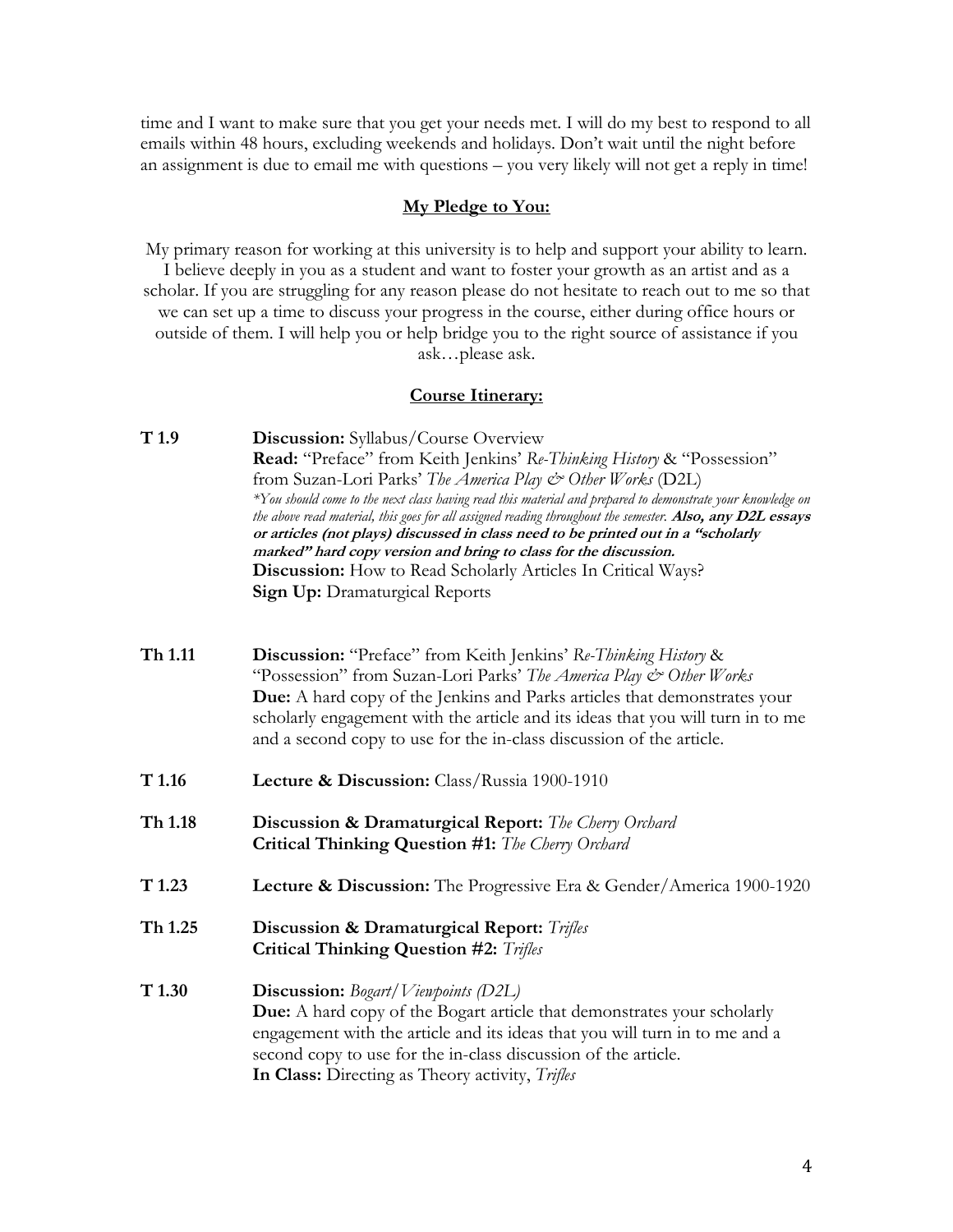**Optional Field Trip**: *Wednesday, January 31st to see Angels In America@Actor's Express. This is the play that you will be using for you final project and it would be very beneficial to see the production if you can. Wednesday's are "industry nights" which means that you pay-what-you-can. You must arrange your own transportation.*

| Th 2.1           | In Class: Directing as Theory activity, <i>Trifles (Rehearsal Day)</i><br>*Attendance will be taken at the top of class                                                                                                 |
|------------------|-------------------------------------------------------------------------------------------------------------------------------------------------------------------------------------------------------------------------|
| T <sub>2.6</sub> | <b>In Class:</b> Directing as Theory activity, <i>Trifles (Rehearsal Day)</i><br>*Attendance will be taken at the top of class                                                                                          |
| Th 2.8           | In Class Activity: Viewpoints Showings <i>plus</i> Group Led Talk Backs, Day 1                                                                                                                                          |
| $T$ 2.13         | In Class Activity: Viewpoints Showings <i>plus</i> Group Led Talk Backs, Day 2                                                                                                                                          |
| Th 2.15          | <b>Lecture &amp; Discussion:</b> Jim Crow Segregation & Race/America Late 1920s<br>and Early 1930s<br>In Class Activity: PBS Race Test<br>*Bring Your Laptop to Class in Order to Participate in this-In-Class Activity |
| T2.20            | <b>Discussion &amp; Dramaturgical Report:</b> Georgia Douglas Johnson/Safe<br>(D2L)<br><b>Critical Thinking Question #3:</b> Safe                                                                                       |
| Th 2.22          | <b>Lecture &amp; Discussion:</b> Sexuality/America 1930s                                                                                                                                                                |
| T2.27            | <b>Discussion &amp; Dramaturgical Report:</b> The Children's Hour<br>Critical Thinking Question #4: The Children's Hour                                                                                                 |
| Th 3.1           | <b>What is:</b> The Midterm/Scholarship in Action Project #1:<br>Adaptation as Theory: The Children's Hour<br>Sign up for One-on-One Meetings: Midterm Check-Ins                                                        |
| T 3.6            | One-on-One Meetings/Scholarship In Action Prep Time<br>*We still meet as a class and attendance will be taken                                                                                                           |
| Th 3.8           | One-on-One Meetings/Scholarship In Action Prep Time<br>*We still meet as a class and attendance will be taken                                                                                                           |
| T3.13            | One-on-One Meetings/Scholarship In Action Prep Time<br>*We still meet as a class and attendance will be taken                                                                                                           |
| Th 3.15          | <b>MIDTERM:</b> Scholarship in Action Showings <i>plus</i> Group Led Talk Backs,<br>Day 1                                                                                                                               |
| T3.20            | <b>MIDTERM:</b> Scholarship in Action Showings <i>plus</i> Group Led Talk Backs<br>Day 2                                                                                                                                |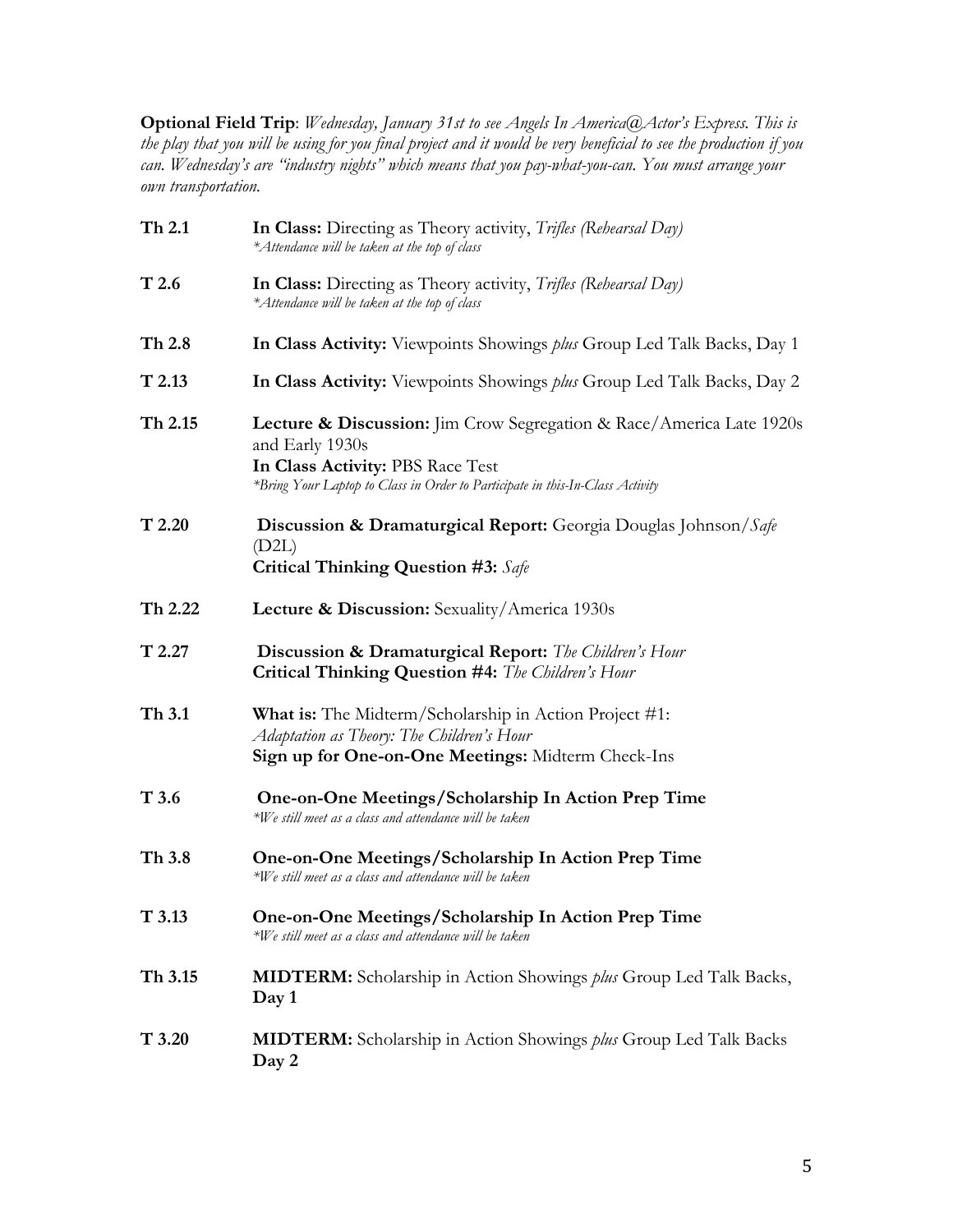| Th 3.22 | <b>Lecture &amp; Discussion:</b> The Rise of Fascism/Germany & Spain Late 1930s |
|---------|---------------------------------------------------------------------------------|
|         | and Early 1940s                                                                 |

- **T 3.27 Discussion & Dramaturgical Report:** *Mother Courage* (D2L) **Critical Thinking Question #5:** *Mother Courage*
- **Th 3.29 Discussion & Dramaturgical Report:** *The House of Bernarda Alba* **Critical Thinking Question #6:** *The House of Bernarda Alba* **Listen to**: 45 NPR Fresh Air Interview "Historian Says Don't Sanitize How Our Government Created Ghettos" Here is the link: http://www.npr.org/2015/05/14/406699264/historiansays-dont-sanitize-how-our-government-created-the-ghettos *\*This interview is 35 minutes, please come to class prepared to speak about the interview.*  **What is:** The Final: Scholarship In Action Project #2 *Lobby Display as Theory: Angels In America Part I: The Millennium Approaches* by Tony Kushner Prompt, Rubric, & Group Pairings

*\*\*\*Spring Break March 31- April 7th\*\*\**

- **T 4.10 Lecture & Discussion:** The American Dream in Post WWII/America 1950/60s **&** NPR Fresh Air Interview *"Historian Says Don't Sanitize How Our Government Created Ghettos"* **In Class Activity:** Literacy Test **Critical Thinking Question #7:** *"Historian Says Don't Sanitize How Our Government Created Ghettos"*
- **Th 4.12 Discussion & Dramaturgical Report:** *A Raisin In The Sun* (D2L) **Critical Thinking Question #8:** *A Raisin In the Sun*
- **T 4.17 Lecture & Discussion: Lecture & Discussion:** The Rise of Identity Politics and Multiculturalism/America in the 1970/80s
- **Th 4.19 Dramaturgical Report & Discussion:** Luis Valdez/*Zoot Suit* (D2L) **Critical Thinking Question #9:** *Zoot Suit*
- **T 4.24 Support Class:** *Use time to go to writing center for final project or work on final project as a group*
- **Th 4.26 Support Class:** *Use time to go to writing center for final project or work on final project as a group*
- **Th 5.3 Final Exam (10:30am-12:30pm):** Scholarship In Action Presentations

*\*In an effort to be responsive to the needs and trajectory of the class there may be times that I might need to alter the class itinerary if necessary*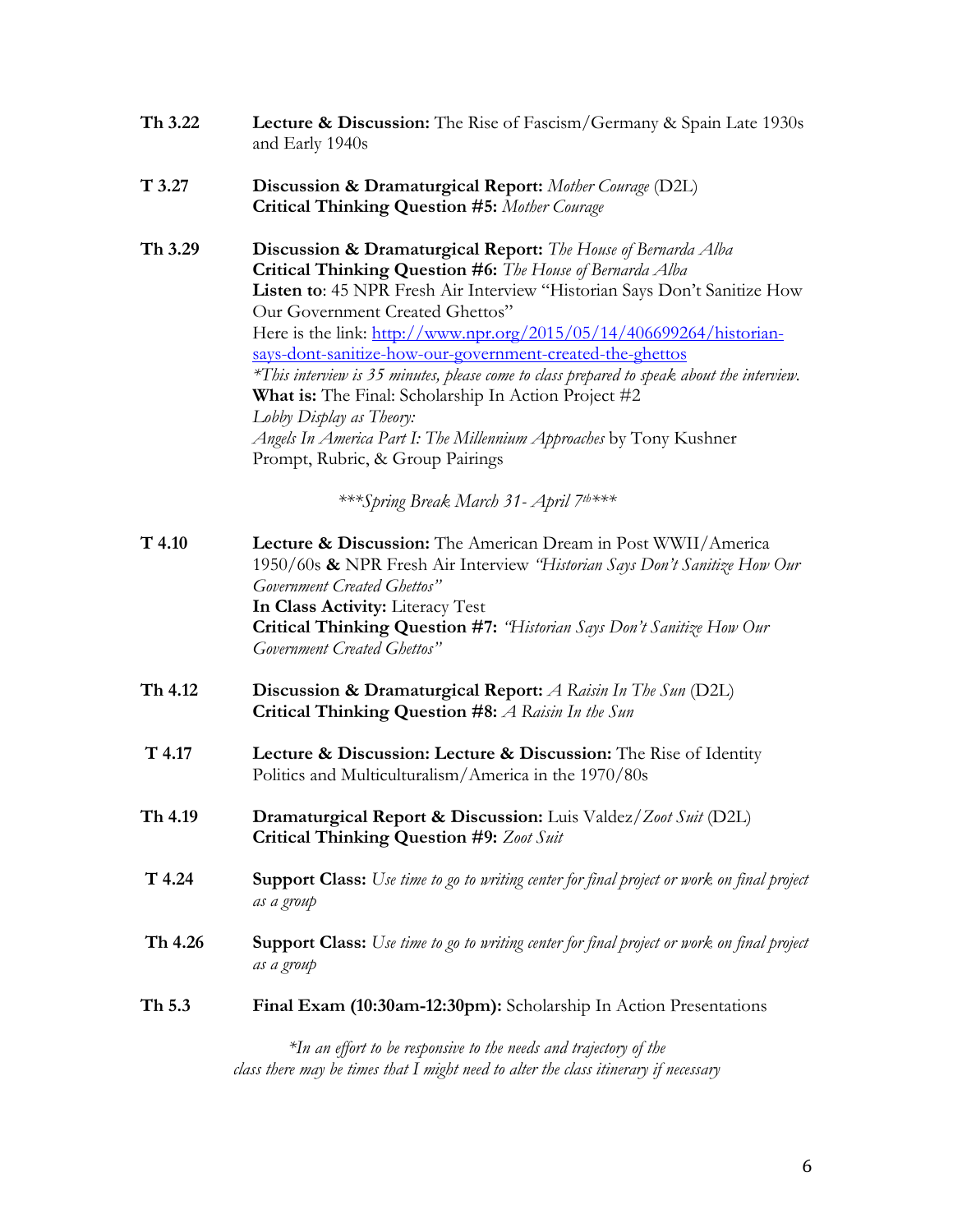### **COURSE REQUIREMENTS:**

**Attendance Policy:** Regular attendance is required, and students are responsible for any material discussed in class. You are allowed to miss *two classes without penalty*. I understand that over the course of the semester you may get sick, you may have transportation issues, or you may need to miss class in order to attend an important event. *This is why you get two freebies – use them wisely!* Absences occurring after this quota has been met will cost points off the student's final grade (see chart below). Students absent on a day when in-class assignments are scheduled will not be allowed to make them up.

 $0-2$  absences  $= 0$  points  $3$  absences  $= 50$  points  $4$  absences  $= 75$  points  $5$  absences  $= 100$  points 6 absences  $= 150$  points 7 absences or more = 300 points

### **\*Tardies = ½ absence, this means if you are late 6 times then you will have the equivalent of 3 absences or 50 points subtracted from your grade total**

All absences (except officially documented by the university) are considered UNEXCUSED. This policy includes all personal illnesses, deaths in the family, and so on.

Class will begin promptly and I will take attendance at this time by sending around a sign-in sheet, once the sheet has gone around once a line will be drawn after the last name written and any names written below the line are considered tardy. It is your responsibility to make sure that you sign your name on the sign-in sheet. If your name does not appear on the signin sheet for a given date you will be considered absent. It is your responsibility to verify my attendance list  $-$  if you are tardy, check to see that I counted you present that day. Students who are 15 or more minutes late to class, or who leave 15 or more minutes early (without my permission) are considered absent for the day.

**Participation (12%):** All students are expected to participate actively in the community of this course – by that, I mean that I expect each student to have read the assigned material before class begins, to contribute to class discussions and activities in ways that are constructive to your fellow colleagues, and to demonstrate openly your learning process with the material.

### **Dramaturgical Report: (20%)**

A dramaturgical report is a solo ten-minute academic talk that encompasses an original theory based argument in direct response to the play of your choice from the syllabus.

a) Your report should include *at least* five peer-reviewed pieces of evidence that support your argument; these should be imbedded in your power point. This can be done with the help of various creative learning aides or pedagogical strategies such as handouts, a demonstration, artwork, primary source material, a video, etc.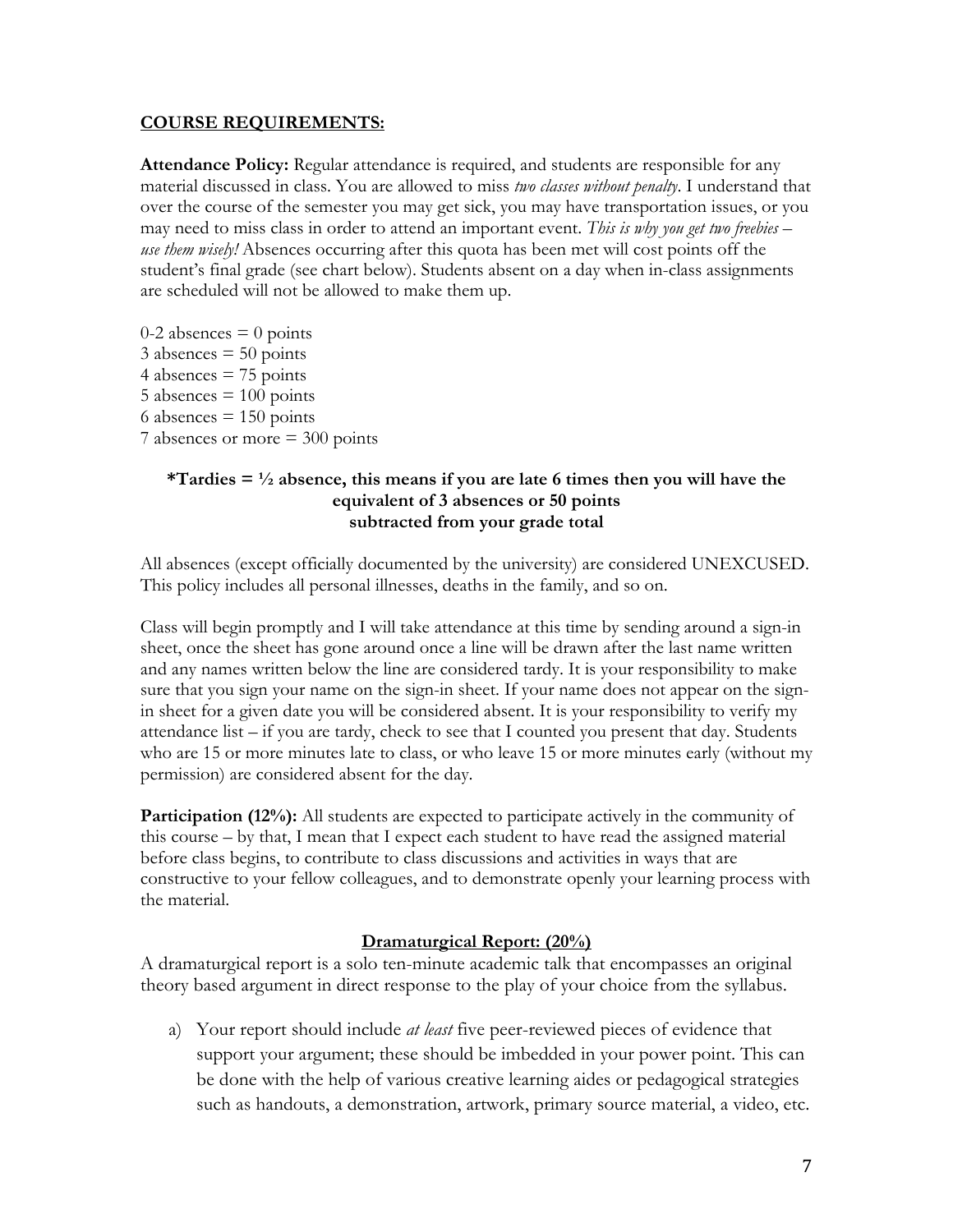- b) Use <u>one</u> of the "dramaturgical areas" (listed below) in the course of supporting your thesis. Your dramaturgical area should be used to support your thesis. Your thesis, not your dramaturgical area, should be what your dramaturgical report is ultimately about.
- c) This report serves as a demonstration of your knowledge of the play as a literary source, a response to culture, a methodological strategy, and theory for better understanding the human experience.
- d) Working as a group with the other people who are also presenting on your play comprise an interactive activity that embodies a combined thesis as an alternative and complementary pedagogical component of your dramaturgical report. The group interactive activity should be no longer than 15 minutes in total and should have a clear take away that enhances a collective group thesis.

*\* Meet with me at least 3 weeks before your presentation, first as a group and then in a separate appointment as an individual. Both of these appointments together are worth 25pts of your dramaturgical report, you must complete both to receive the 25pts.*

### **Dramaturgical Areas:**

### **1)** Production History:

**How have other theatre artists approached this script and what artistic choices have they made in production? How has this play been received by critics and audience members?** Reviews can provide both description and analysis of production choices. Interviews with artists can offer insight about the reasons behind those choices. Taken together, those sources may help inform our range of possibilities for how the play might work in production.

## **2)** The Dramatic Text:

**How does the play function as a work of art? What thoughts and feelings might it evoke for its audience?** Our own careful reading of the play will always be central to our production choices. But we might also choose to consult the opinions of other scholars and artists who have studied the text. Books and articles about the play can provide useful dramaturgical analysis as well as insight from scholars in other fields such as philosophy or politics. This research might also help to track the history of the play's development and uncover alternate versions or translations, if they exist. Information about development of the text might also point to other topics of research connected to the play's source material.

### **3)** World of the Playwright:

**What are the ideas, experiences, and events that characterize the playwright's world?** Research in this area should focus on those issues that seem most relevant to the action and ideas in the script. Information about the playwright and knowledge of his or her other work would be relevant here. If the playwright is particularly inspired by, or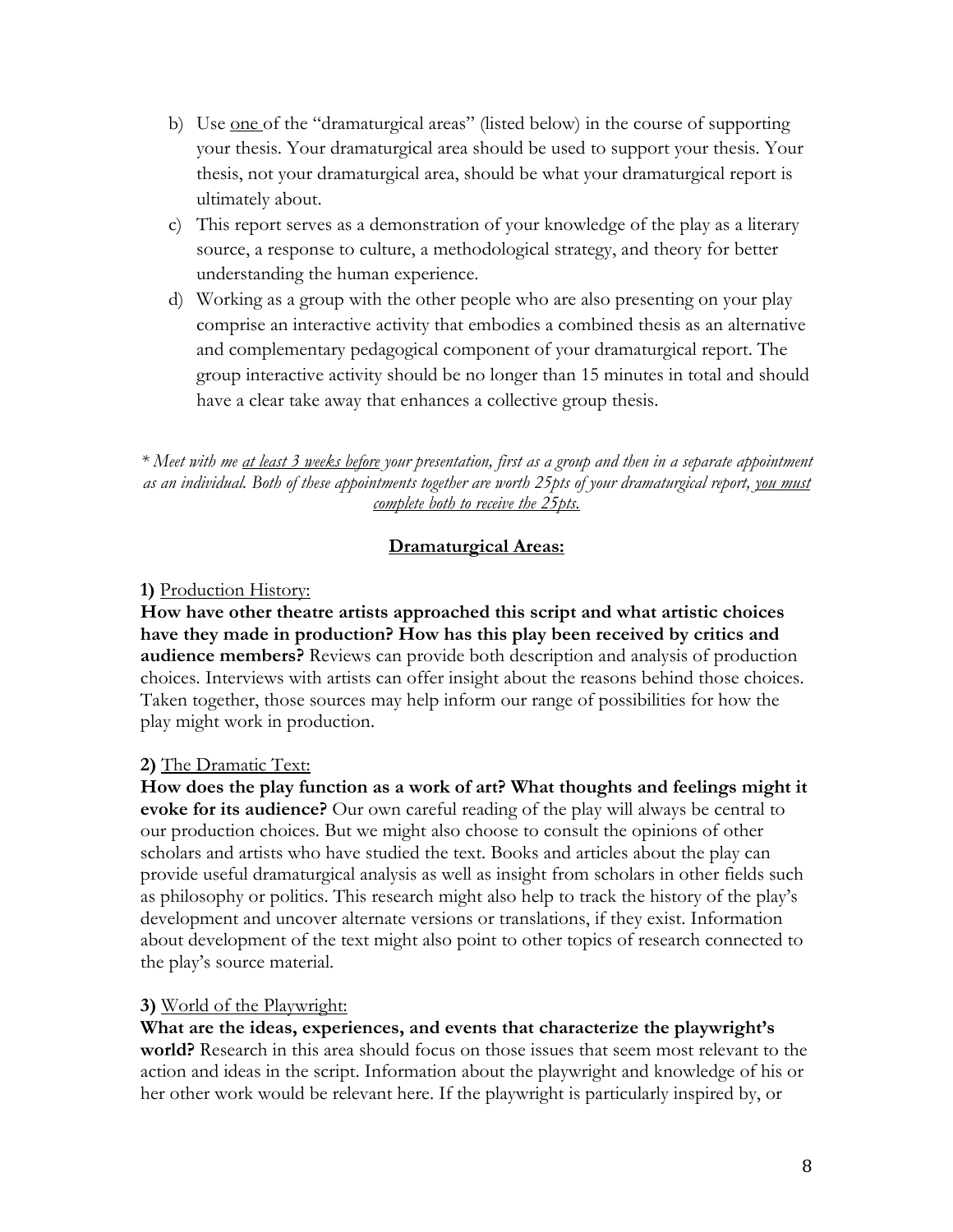writes in dialogue with, other texts or artists, those sources should be studied. Books and articles about contemporary issues may also be relevant to the playwright's style or primary concerns.

### **4)** World of the Play:

**What are the historical, social, political, environmental, and cultural factors that characterize the world the play creates?** Research in this area will be based upon the play's setting as well as the actions that occur within that setting. The world of the play may include multiple cultures and communities based upon such factors as race, gender, sexuality, and/or class. It will be important to understand the values, habits and behaviors that characterize these worlds. Secondary sources such as books and articles about the appropriate place or period may be very useful here. Primary sources such as newspaper articles, photographs, paintings, journals and other first-hand accounts may also inform our sense of the play's world.

## **Critical Thinking Questions (24%):**

a) During the course of the class you will be responsible for taking nine "Critical Thinking Question" quizzes. This is an analysis based quiz that is about digging deep. You need to be able to go beyond the who, what, where, and when, and get to the how and why.

b) This style of quiz is a demonstration of your ability to do a close reading of a play text in relationship to a cultural structure such as race, gender, sexuality, and/or class.  $An$ example will be placed in D2L for you to see.

c) As a nod to the fact that everyone is human, you will be allowed to drop the test of your lowest score without being penalized or losing points. :) In order to alleviate stress each quiz date is marked in the syllabus in advance.

d) The critical thinking question quiz is comprised of five parts, the demonstration of the ability to: 1) create an original thesis, 2) choose an example of your thesis from a play, 3) craft thoughtful analysis from your example that is directly tied to your thesis, 4) craft a meaningful contemporary social take-a-way for your reader that is directly tied to your thesis, and 5) complete this task in a short amount of time (15 minutes) from a critical thinking question that is unknown in advance.

## **Extra Credit:**

• You can earn 15 extra credit points by taking your reflective paper(s) to the writing center before the paper is due and having the writing center send me an email confirming that you went to the writing center and what you worked on. This includes the writing center located in ARC. Extra credit can be earned by utilizing the writing center at any stage in the writing process prior to the paper being due. You can earn 15 pts of extra credit per paper, including your final paper. You can earn 20 pts of extra credit if you use the writing center satellite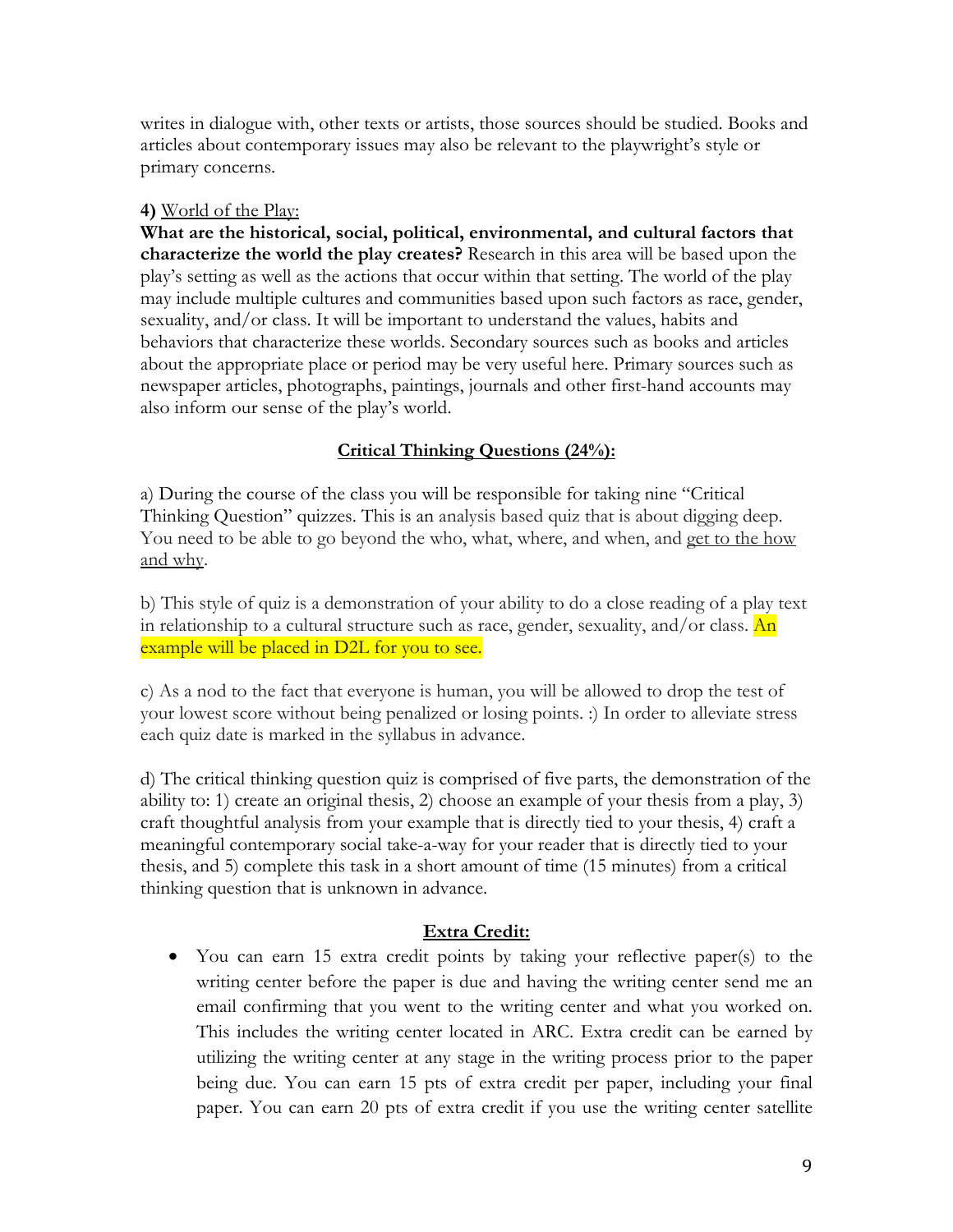center in ARCs and attach a paper receipt from the ARCs writing center to your paper.

- Go to the writing center for support on your dramaturgical report (15 pts)
- Going to see Lydia Henderson in the ARCs center (15 pts)
- Attending (with participation) RadnoculUR (*in the fall*) or the KSU Undergraduate Symposium (*in the spring*) in support of your colleagues (15 pts)
- Presenting Scholarship at RadnoculUR (*in the fall*) or the KSU Undergraduate Symposium (*in the spring*) (50 pts) You need to check in with me at least three weeks in advance in order to present work at either of these events for points.

### **Scholarship in Action Project (15%):**

There will be two scholarship in action projects during the course of the semester. This is large-scale group centered project. We will talk through this project in greater detail as the date(s) gets closer.

### **COURSE POLICIES AND PROCEDURES:**

### **The Syllabus:**

Our success in this course will depend largely on your adherence to the policies outlined in this document, and on your close attention to the assignment parameters and deadlines listed herein. Sometimes I will remind you about assignment deadlines in class, and sometimes I may not. **Regardless, if it's on the syllabus, you are responsible for it.** "You didn't remind us!" is not an acceptable excuse for missed work. Furthermore, if you have a question about an assignment listed here, it's your responsibility to ask for clarification well in advance. "I didn't understand the assignment!" is not an acceptable excuse for incomplete work. (Nor is, "I emailed you at 11:30pm last night asking for clarification, and you didn't respond!"). Basically, if you follow the syllabus and ask questions whenever the syllabus is not clear you should be fine.

That said, our course schedule is a living document, and as such, it is subject to change. I will do my best to avoid changes to the schedule, but in the event that changes become necessary, it is my responsibility to notify you in class of any scheduling shifts in a timely manner.

### **Late Work:**

Written work, presentations, and other assignments are due regularly and frequently in this course, and it is imperative that you stay on top of all deadlines. **No late work will be accepted.** Personal illness, inclement weather, transportation issues, computer/printer malfunctions, conflicting work schedules, oversleeping, etc. are NOT acceptable excuses for failing to turn in assignments on time. **There is no way to make up in-class work or presentations; it is your responsibility to check on due dates and notify me well in advance of potential conflicts so that alternate arrangements can be made.** If you are struggling with an assignment at the time that it is due, please remember that it is always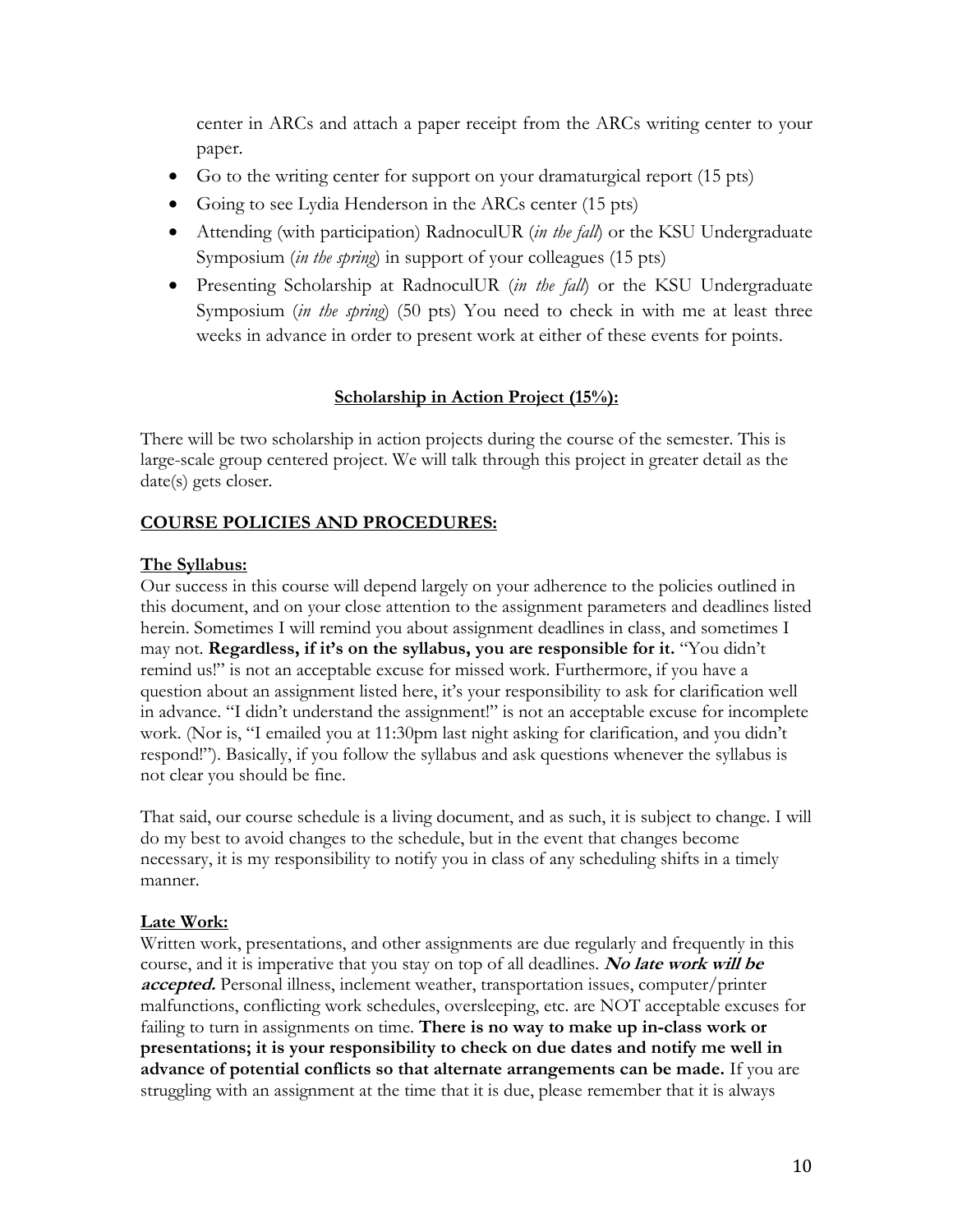better to turn in what you have and receive partial credit than to take a zero for the assignment, in this case, perfectionism, though tempting, will not serve you. If you are having an issue with anything in the class reach out to a colleague or make some time to come and see me. I am more than happy to assist you in whatever way I can, and if I cannot help you, we will work together to find someone who can.

### **Technology in the Classroom:**

Unless I have specifically granted permission for you to use them in class, you are expected to put away all cell phones, tablets, laptops, headphones, etc. when you enter my classroom – they should remain *silenced and out of sight* for the duration of each class. If you require a laptop for note-taking, let me know ASAP so that we can find a workable solution. We only have a limited time together each day and I want us to be able to take full advantage our time together as a classroom community.

### **Codes of Conduct and Academic Honesty Policy:**

"Every KSU student is responsible for upholding the provisions of the Student Code of Conduct, as published in the Undergraduate and Graduate Catalogs. Section II of the Student Code of Conduct addresses the University's policy on academic honesty, including provisions regarding plagiarism and cheating, unauthorized access to University materials, misrepresentation/falsification of University records or academic work, malicious removal, retention, or destruction of library materials, malicious/intentional misuse of computer facilities and/or services, and misuse of student identification cards. Incidents of alleged academic misconduct will be handled through the established procedures of the University Judiciary Program, which includes either an 'informal' resolution by a faculty member, resulting in a grade adjustment, or a formal hearing procedure, which may be subject to the Code of Conduct's minimum of one semester suspension requirement." (Faculty Handbook 3.30)

### **Disability Policy:**

In accordance with the University policy, if the student has a *documented* disability and requires accommodations to obtain equal access in this course, he or she should contact the instructor at the beginning of the semester and make this need known. Students with disabilities must verify their eligibility through the office of Disabled Student Support Services. Please note that the process takes at least a month to complete; thus, students are urged to seek accommodations immediately.

http://www.kennesaw.edu/stu\_dev/dsss/dsss.html

### **Religious Holidays:**

It is my policy to make every reasonable effort to allow students to observe their religious holidays without academic penalty. In such cases, it is the obligation of the student to provide the instructor with reasonable notice of the dates of religious holidays on which he or she will be absent. Absence from classes or exams for religious reasons does not relieve the student of responsibility for completing required work missed. Following the necessary notification, the student should consult with the instructor to determine what appropriate alternative opportunity will be provided, allowing the student to fully complete his or her academic responsibilities. *Please note:* If you anticipate missing class for religious holidays, you must notify me of your religious affiliation and dates of potential absences at least two weeks in advance.